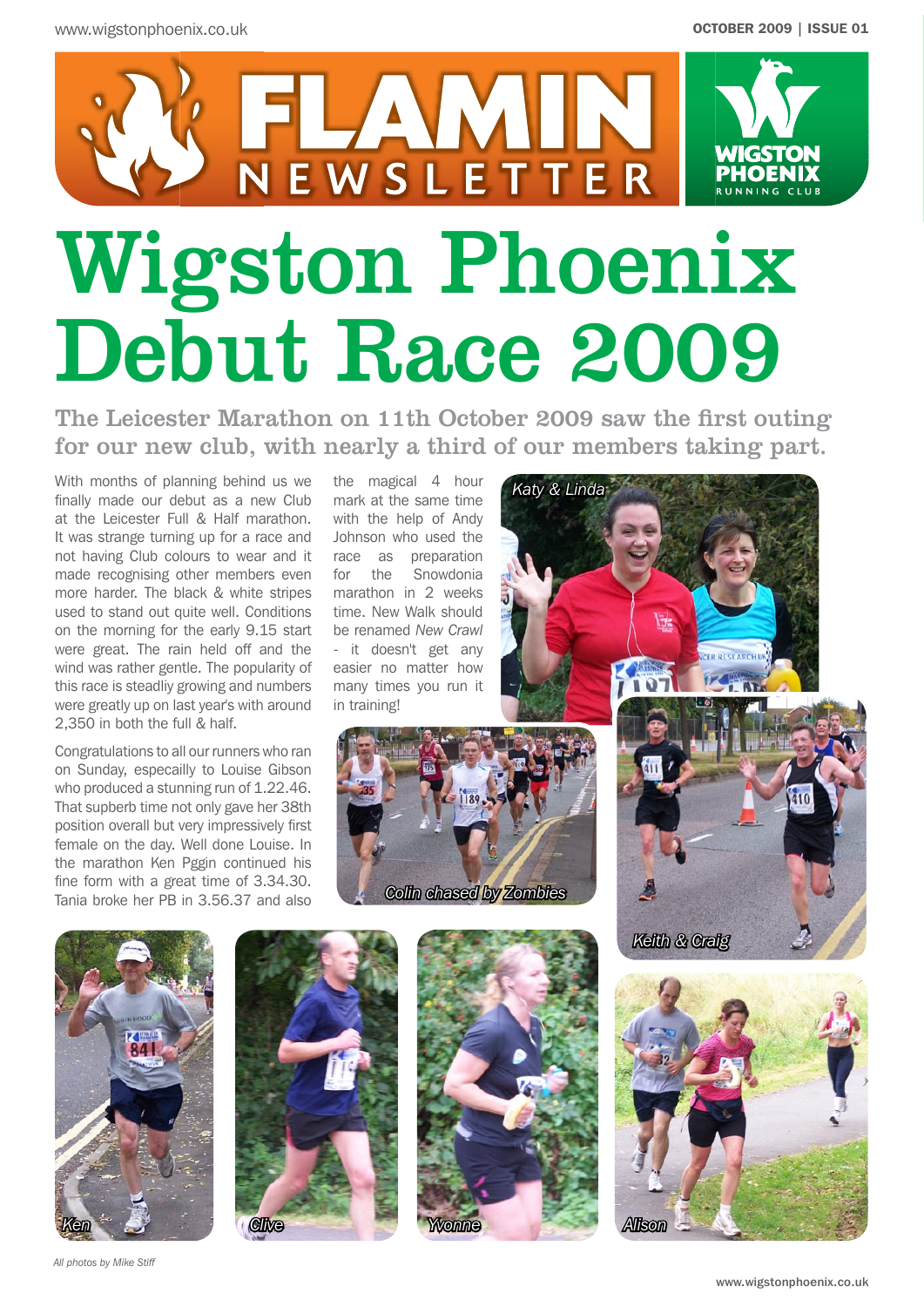# Wigston Phoenix New Club Update

#### England Athletics

At the beginning of September we were officially accepted by England Athletics and the



committee have been working hard to put the necessary steps in place for the transition from OWLS AC (Legion Section) to the new club. We are in the process of transferring individual England Athletic registration from OWLS AC to Wigston Phoenix RC for regularly competing members. We currently have 109 members whose subscriptions have now transferred to Wigston Phoenix RC.

#### Leicestershire Road Running League

Wigston Phoenix RC has been officially accepted by the league and will compete in the lowest divisions for all categories for 2010. We have submitted the John Fraser 10 to be considered as a summer race for 2010 and all races will be confirmed at the AGM to be held on the 19th October 2009.

#### Affiliations

We are currently affiliated to England Athletics, Association of Running Clubs (ARC), Association of GB Athletic Clubs (ABAC), Leicestershire & Rutland AA (L&RAA), Leicestershire Road Running League (LRRL) and Derby Runner XC League (DRL).

#### Races

All races are to be entered now by members as Wigston Phoenix RC.

#### **Publicity**

We will be publicising the new club in the Leicester Mercury in the near future.

#### Club Kit

We currently have 100 club vests on order from the supplier. They are known to be in transit so will hope to have them



soon. If you have previously paid for an OWLS vest you will be entitled to one free Wigston Phoenix vest.

We are also looking into providing technical training tops, both short and long sleeve, and are currently researching suppliers.

#### London Marathon Club Entries

We have applied for Guaranteed Club Entries for the 2010 London Marathon. A draw will be held as per usual and will hopefully be held at the end of the Christmas Handicap race on the 20th December 2009. Please confirm any rejected entry details to



either Mick or Ramon. Further details will follow in the next newsletter.

#### Launch Party

This is to be held at Countesthorpe Conservative Club on Friday 27th November 2009. The cost is to be finalised as yet. A list is available at the legion for members to put their name down.

#### **Website**

We have registered the domain www.wigstonphoenix.co.uk and it is at a draft stage currently. Work will be undertaken and the area and we hope to have a fully functional website<br>during October and we hope to have a fully functional website by early to mid November.



### LRRL Awards

Owls men finished the 2009 season as 2nd Mens Team, and as such will receive 8 awards at the Presentation Night on Friday 30th October.

We have always given these awards to the runners who have finished most times in the counting 8 for the Owls in the 10 Winter / Summer League races.

For 2009, those runners were:

Colin Baxter (9 times) Jason Williams (8) Rob Pullen (7) Rob Gregory (7) Mark Powell (6) Mike Stiff (5) Neil Carter (3) and Les Chesterton (3)

Please also note that Ray Draycott finished in all 10 races and therefore, once again, gains a 100% award from the league.

Hopefully, all these runners will be able to attend the Presentation Night.

*Ramon Howe*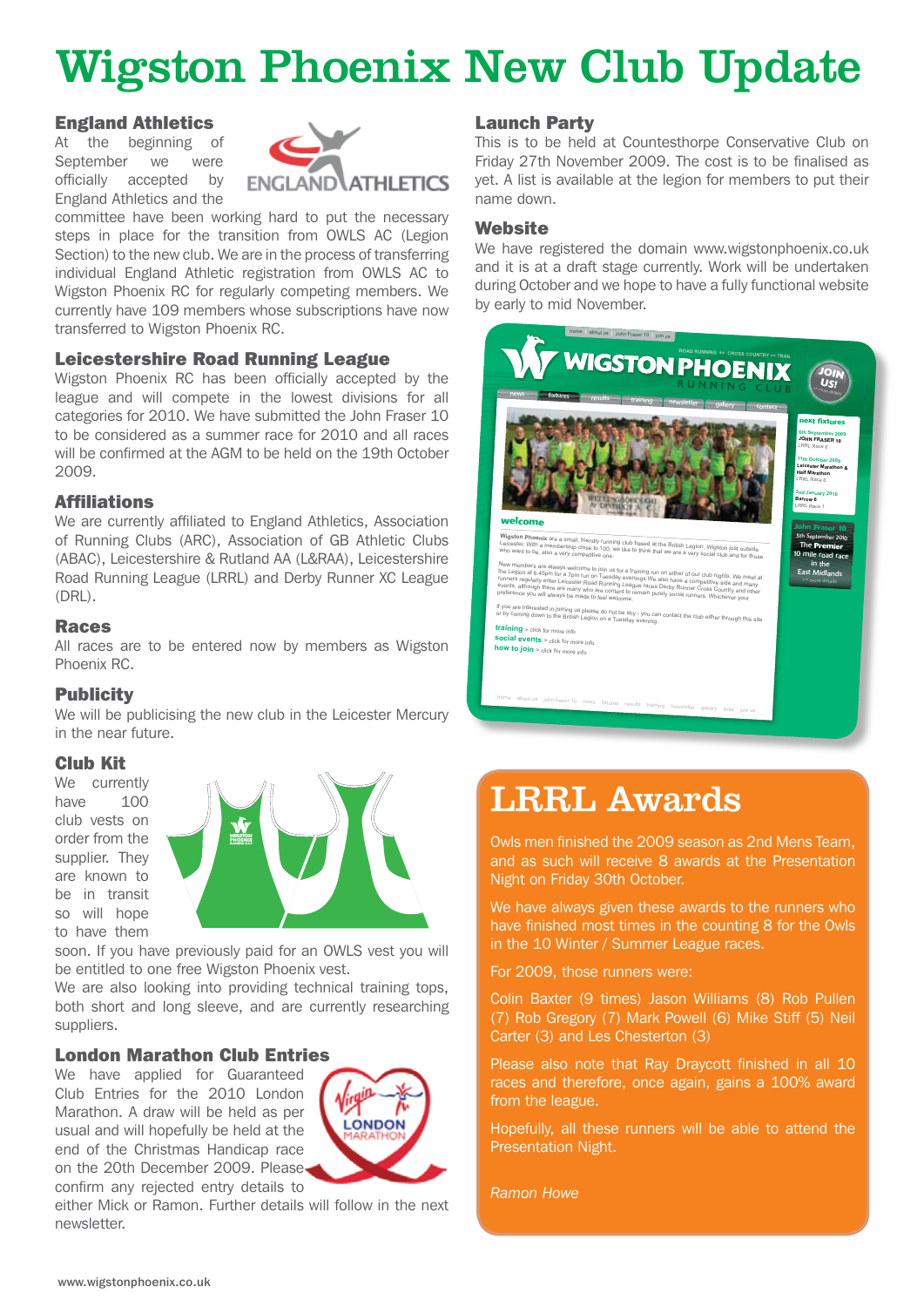## Running for Rainbows 5k Challenge Fun Run news in brief

Rainbows Children's Hospice are welcoming runners who would like to enter their 5k **Challenge Run (3.1miles).** The run starts from the Enderby Leisure Centre ( LE19 4LX ) on Sunday 25th October. Start Time 10:45. The number of entrants will be limited to 500.

EventorganiserDave Muddimer comments. *"This event is designed to encourage all types of runners who would like to have a go at completing this popular distance. It can be achieved by running / jogging (walking) or a bit of both. Maybe you have completed in a similar event earlier this year? Here's the opportunity to renew your achievement, or why not challenge a family member or friend to have a go with you? Become their Personal Trainer & get them to the Start Line with you. There is plenty of time to train & get ready for the big day".*

*"Every person who takes part will be a winner, for you will be supporting the Children of Rainbows and their families by your participation in the event".*

**Emma Lovegrove,** Community Fundraiser for Leicestershire at Rainbows adds '*We are encouraging as many people as possible to take part in this run as it is a fantastic challenge and a great way to support Rainbows. The money that is raised at this event is going towards maintaining the specialised 24 hour care our children and families so desperately require'.*

All proceeds from the event will be donated to the "Rainbows Children's Hospice". So, please come along, enjoy the day, encourage your family and friends to have a go at completing the distance or set your self a personal goal to achieve.

Entires and any volunteers for marshalling should contact Dave Muddimer.

A map of the course is available at: *http://gb.mapometer.com/en/running/route\_244187.html.*

-----------------------------------------------------------------



*Jane Fraser - Leicester Half 2009*

#### New Members

Welcome to **Jo Steane** who joined the club in September 2009.

-------------------------------------------------------------

#### A note from Sara Wilson-Gallaher

Thanks for emailing me the monthly OWLS mag. Good to see all the familiar faces. Could you kindly pass on to everyone that I am 4 months pregnant and as it has taken a long while to get pregnant have been advised not to run. I will pop in one Tuesday to say hi and will be back eventually!

A big hi to everyone.

*Sara*

#### ------------------------------------------------------------- Cardington Cracker - 9 mile fell race

This year the Cardington Cracker is on Sunday 6th December at 11.00 am. Entry is on the day or preregister. Anyone interested in running 9 miles and 2,600 feet of hell please see Stu Fry or Les Chesterton (it's got to be worth it just for the carrot soup and a few pints of Shropshire Lad!). More details are also available at the Legion.

-------------------------------------------------------------

-------------------------------------------------------------

-------------------------------------------------------------

#### Dates for your diary

We are looking to hold the annual Presentation Night in the third week of January 2010 and the AGM in the second week of February 2010. Details will be published later once the room bookings have been confirmed with the Legion.

#### Ray Geary

We have to sadly report that Ray Geary passed away on Wednesday 7th October. He was 76 and had been a club member since 1985. Bernie is in touch with Ray's family and we will let people know any funeral arrangements when further information is available.

#### Ed Brougham via email…

Good to hear Wigston Phoenix is up and running. I've just started training with Ilkley Harriers now we are settled in Menston, West Yorkshire. If you are ever racing in Leeds we are 20 minutes by train from the centre so any "Phoenix" can come and stay with us (up to 6 if my sons are at college), it would be great to see you. I went out on Tuesday and I am still recovering from my first "Hill reps." session. There is no breaking beginners in easily here, first a fast paced 3 mile warm up then 3 reps. Not reps we are used to in Leicestershire, 800m (yes!) up a 1 in 3 hill called Curly Hill. Every bend you think it is the end and it bloody isn't. But on the plus side the scenery and even the streetlamped roads are attractive and within easy reach. Please give everyone my best wishes,

Regards Ed